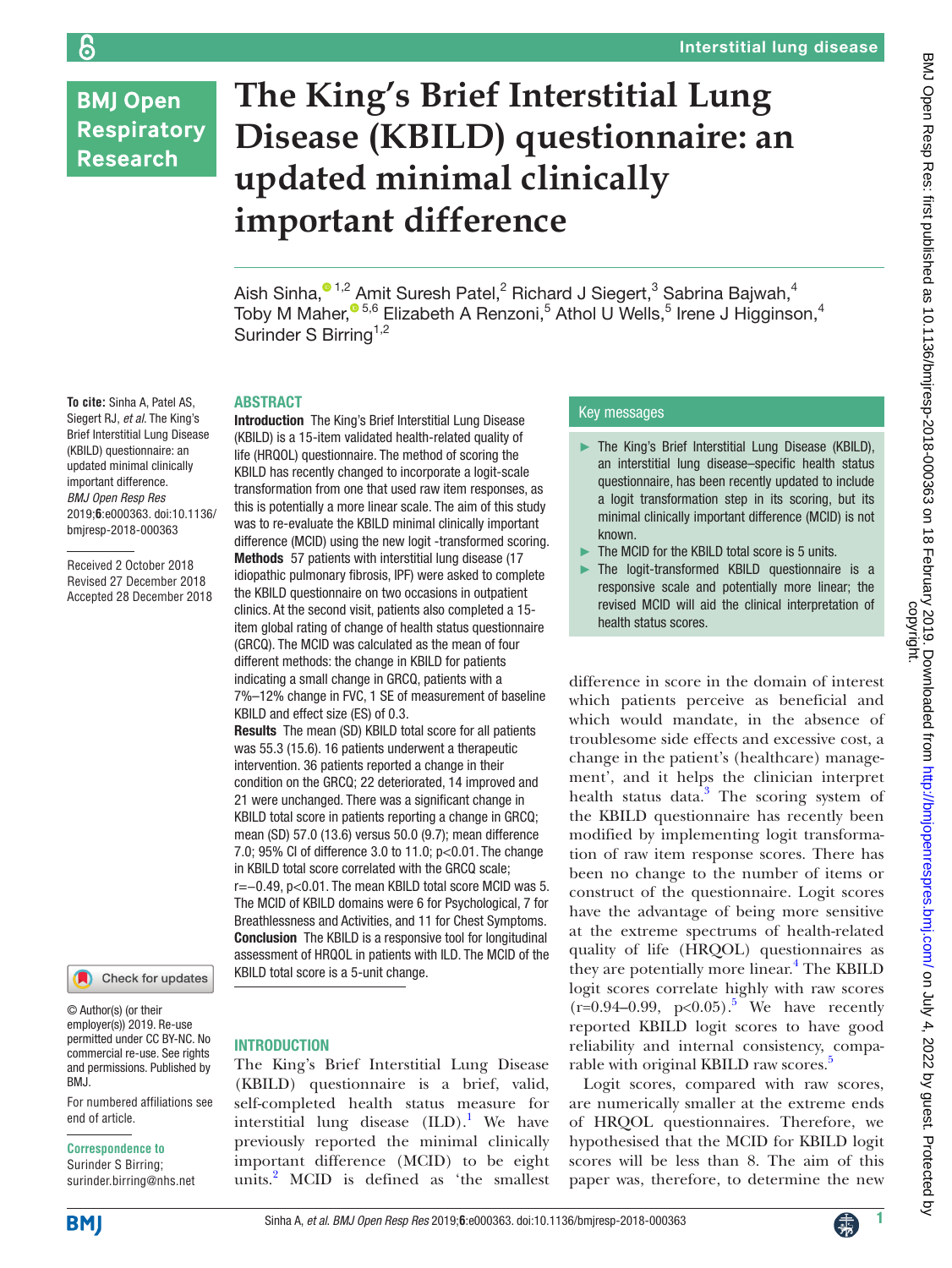MCID for KBILD logit scores. This is important because there are numerous clinical trials using the KBILD logit score version. $6-8$ 

# **METHODS Subjects**

The subjects were recruited in a previous study investigating the KBILD MCID using raw scores. Briefly, consecutive patients with ILD were recruited prospectively from secondary care (King's College Hospital) and tertiary care (Royal Brompton Hospital) specialist clinics. Clinical characteristics, comorbidities and medications were recorded using a structured questionnaire.

# **Questionnaires**

# King's Brief Interstitial Lung Disease Questionnaire

The KBILD is a self-completed health status questionnaire that comprises 15 items and a seven-point Likert response scale.<sup>1</sup> It has three domains: psychological, breathlessness and activities and chest symptoms. The KBILD domain and total score ranges are 0–100; 100 represents best health status.

# Global Rating of Change questionnaire (GRCQ)

The GRCQ is a 15-point scale used to determine the MCID.<sup>[9](#page-3-6)</sup> Patients score the change in their respiratory health status between clinic visits. The response scale ranges from 7 (a great deal worse) to −7 (a great deal better). All subjects were asked to complete four GRCQs, one for each KBILD domain and overall health status. The score for each GRCQ was classified as unchanged (scores 1, 0, 1), a small change (3, 2, 2, 3), a moderate change (5, 4, 4, 5) or large change (7, 6, 6, 7).

# Minimal clinically important difference of KBILD

The recommended approach to estimating the MCID is to use numerous 'anchor-based' methods with a mixture of objective and subjective clinical indicators, and to use distribution-based estimates as supportive estimates.<sup>[10](#page-3-7)</sup> The MCID should be representative of all these measures. For the FVC anchor, subjects were categorised as per Swigris *et al*,<sup>11</sup> 'unchanged' if the change in FVC (%) between visits was 0%–7%, 'minimal change' if 7%–12% and 'more than minimal change' if greater than 12%. The MCID using the GRCQ anchor was defined as the change in KBILD health status corresponding to a small change in GRCQ score. Two distribution-based methods were used to estimate the MCID: SE of measurement (SEM) and  $0.3$  effect size.<sup>[10 12](#page-3-7)</sup> The calculation of these has been mentioned in our previous paper.<sup>[2](#page-3-1)</sup>

#### Protocol

All patients completed the KBILD questionnaire at the first and second clinic visits (the latter being more than 4 weeks after the former). FVC was assessed according to American Thoracic Society standards at both visits.<sup>13</sup> Patients also completed the GRCQ at the second visit.

# Analysis

SPSS software V.18 and RUMM 2030 (RUMM Laboratory) were used for statistical analysis. Mean and SD were used to describe parametric data. The KBILD raw scores from a previous study, $2$  were converted to logit scores using Rasch analysis (RUMM software). The logit scores were transformed into a more easily understood scale (0–100) using an algorithm y=m+(s×logit score), where s=(wanted range)/(current range) and m=(wanted minimum)– (current minimum×s). This transformation was done in Microsoft Excel. The GRCQ score was expressed as an absolute number, that is, when the change was negative, the sign was reversed as was the sign of the corresponding change in KBILD score between visits. $39$  Correlations were assessed with Pearson's (r) or Spearman's (rho) coefficient for parametric or non-parametric data. Paired

<span id="page-1-0"></span>

| Table 1 Patient demographics                  |                     |  |  |  |  |
|-----------------------------------------------|---------------------|--|--|--|--|
|                                               | <b>All patients</b> |  |  |  |  |
| N                                             | 57                  |  |  |  |  |
| Mean age, years (SD)                          | 62 (11)             |  |  |  |  |
| Women, %                                      | 67                  |  |  |  |  |
| Ethnicity, %                                  |                     |  |  |  |  |
| Caucasian                                     | 75                  |  |  |  |  |
| Afro-Caribbean                                | 9                   |  |  |  |  |
| South Asian                                   | 12                  |  |  |  |  |
| Other                                         | 4                   |  |  |  |  |
| Smoking status, %                             |                     |  |  |  |  |
| Current                                       | 2                   |  |  |  |  |
| Fx                                            | 36                  |  |  |  |  |
| Never                                         | 62                  |  |  |  |  |
| Mean time since diagnosis, years (SD)         | 4.0(4.4)            |  |  |  |  |
| FVC, % predicted (SD)                         | 80 (25)             |  |  |  |  |
| TLCO, % predicted (SD)                        | 46 (18)             |  |  |  |  |
| Immunosuppressant medications, %              |                     |  |  |  |  |
| None                                          | 18                  |  |  |  |  |
| Prednisolone                                  | 37                  |  |  |  |  |
| Prednisolone+other                            | 41                  |  |  |  |  |
| Other                                         | 4                   |  |  |  |  |
| <b>KBILD Psychological</b>                    | 65 (25)             |  |  |  |  |
| <b>KBILD Breathlessness and</b><br>Activities | 46 (28)             |  |  |  |  |
| <b>KBILD Chest Symptoms</b>                   | 71 (26)             |  |  |  |  |
| <b>KBILD Total</b>                            | 62 (23)             |  |  |  |  |

All data are mean (SD) unless otherwise stated. South Asian patients originating from India, Pakistan or Bangladesh. KBILD, King's Brief Interstitial Lung Disease Questionnaire; TLCO, transfer factor of the lung for carbon monoxide as % predicted.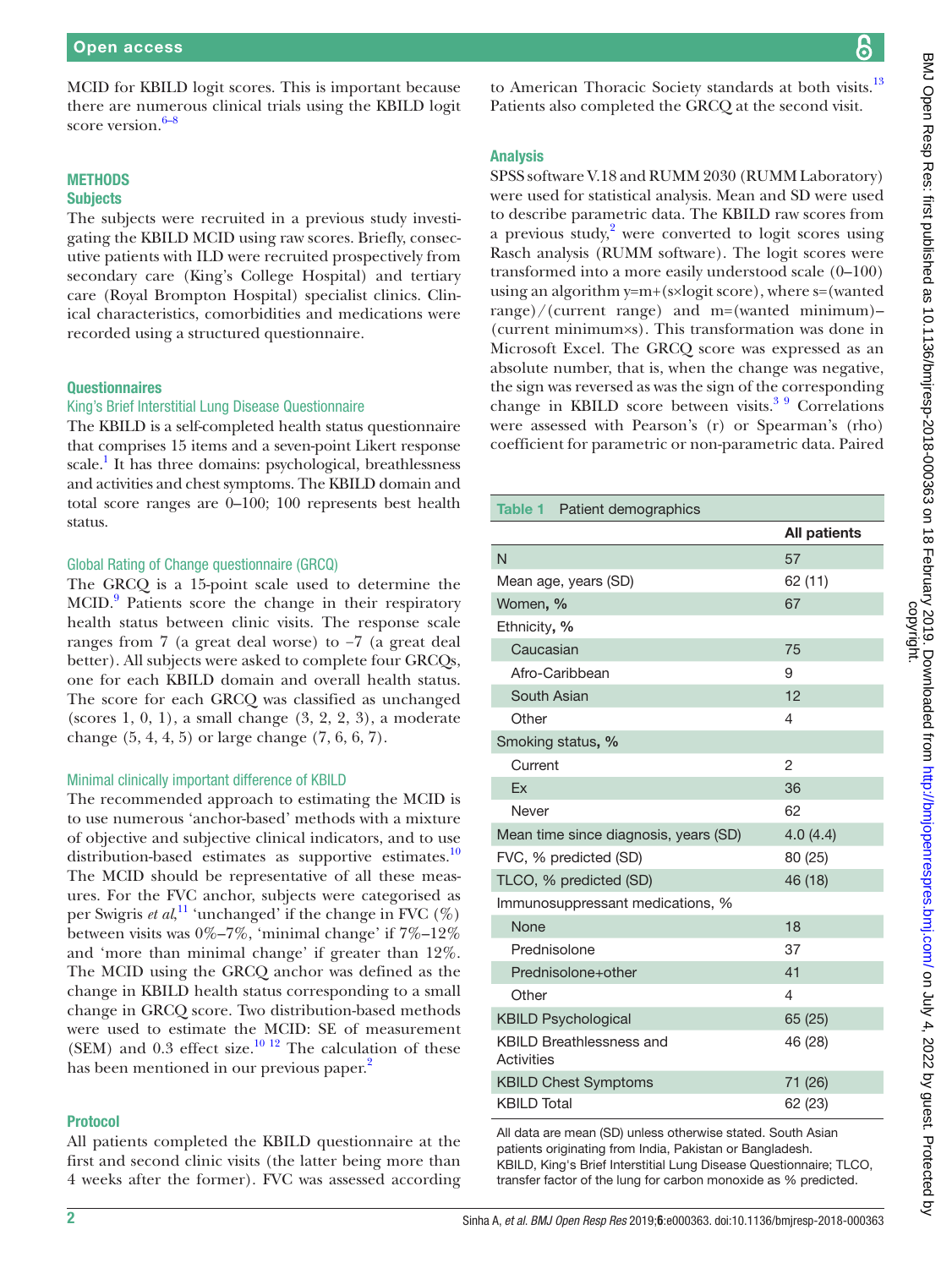<span id="page-2-0"></span>

| Minimal clinically important difference of KBILD (logit scores version)<br>Table 2 |                    |                   |       |               |                          |  |  |
|------------------------------------------------------------------------------------|--------------------|-------------------|-------|---------------|--------------------------|--|--|
|                                                                                    | <b>MCID anchor</b> |                   |       |               |                          |  |  |
|                                                                                    | <b>GRCQ</b>        | <b>FVC 7%-12%</b> | 1 SEM | <b>ES 0.3</b> | <b>Mean MCID (range)</b> |  |  |
| <b>KBILD Psychological</b>                                                         | 5.3(17.8)          | 7.4(5.6)          | 5.8   | 5.8           | $6(5-7)$                 |  |  |
| <b>KBILD Breathlessness and Activities</b>                                         | 8.3(18.3)          | 6.9(12.0)         | 6.9   | 6.1           | $7(6-8)$                 |  |  |
| <b>KBILD Chest</b>                                                                 | 11.2(19.4)         | 13.7(21.5)        | 12.3  | 7.1           | $11(7-14)$               |  |  |
| <b>KBILD Total</b>                                                                 | 6.7(13.2)          | 6.1(7.0)          | 3.8   | 4.7           | $5(4-7)$                 |  |  |

All data are mean (SD) (apart from mean MCID (range)). Positive and negative changes in each GRCQ and FVC category are grouped together.

ES, effect size; GRCQ, Global Rating of Change Questionnaire; KBILD, King's Brief Interstitial Lung Disease Questionnaire; MCID, minimal clinically important difference; SEM, standard error of baseline measurement.

t-tests were used for group comparisons. P value <0.05 was considered significant.

#### **RESULTS**

#### Subject characteristics

Fifty-seven patients with ILD were recruited (17 patients with idiopathic pulmonary fibrosis, 18 with connective tissue disease ILD, 9 with idiopathic non-specific interstitial pneumonia, 8 with hypersensitivity pneumonitis, 4 with idiopathic organising pneumonia, 1 with lymphoid interstitial pneumonia). Demographics and baseline characteristics are shown in [table](#page-1-0) 1. The mean duration between visits was 9 months. Sixteen patients underwent a therapeutic trial for their ILD.

#### Health-related quality of life

The mean (SD) KBILD total score for all patients was 55.3 (15.6). Twenty-two (38%) patients reported a deterioration in their respiratory health status, 14 (25%) patients reported an improvement and 21 (37%) patients were unchanged between visits (as rated by patients on the GRCQ scale). The KBILD questionnaire was a responsive instrument in those patients indicating a change in their health status. There was a significant change in KBILD total score between the two visits in patients reporting a change in GRCQ; mean (SD) 57.0 (13.6) versus 50.0 (9.7); mean difference 7.0; 95% CI 3.0 to 11.0; p<0.01. The anchors used in this study were significantly related to changes in health status. The change in KBILD score correlated with the change in GRCQ (r=−0.49) and FVC %predicted ( $r=0.41$ , both  $p<0.01$ ).

#### Minimal clinically important difference

The mean (range) KBILD total score MCID was 5 (4–7) [\(table](#page-2-0) 2). The MCID of KBILD domains were 6 for Psychological, 7 for Breathlessness and Activities, and 11 for Chest Symptoms.

#### **DISCUSSION**

The KBILD scoring has recently changed with the introduction of a logit transformation step. The findings of our study support the KBILD logit version as a responsive

calculation of Cronbach's alpha, point biserial correlations and computing a raw score total are commonly used to develop questionnaire-based instruments for

questionnaire. The MCID for the KBILD total score (logit version) was determined by both anchor and distribution-based methods and was a change of 5 units.

A range of statistical techniques such as factor analysis,

health and educational research.<sup>[14](#page-4-2)</sup> There are significant limitations to using raw item responses that affect the precision of an instrument. The response scale is often not linear and it does not factor in the difficulty of the item or the ability of the person. The concept of linearity is one of the most fundamental ideas for Rasch Analysis, a form of Item Response Theory used by researchers to develop instruments. Rasch techniques offer a way to avoid these pitfalls and make use of raw test scores and rating-scale data to compute linear person measures. The term 'person measure' is the name of the Rasch scale number that expresses the performance of a respondent. Specifically, Rasch analyis allows researchers to use a respondent's raw test score and express the respondent's performance on a linear scale that accounts for the unequal difficulties across all test items. Rasch techniques involve corrections for a number of psychometric issues (eg, rating scales are ordinal, not all items assess the same part of the variable) so that accurate person measures can be computed. A 'logit' scale is used to express item difficulty on a linear scale that extends from negative infinity to positive infinity. For many analyses, item difficulties will range from −3 logits to +3 logits. Logit transformation of variables leads to the formation of a logit-normal distribution, which can be analysed with parametric tests. Furthermore, logit-transformed scores perform better at the extreme ends of a scale. Hence, logit transformation is being increasingly used in quality-of-life questionnaires.<sup>15 16</sup> We have previously reported that while logit scales lead to a numerical reduction in the change of health status scores, there is a very high correla-tion between KBILD logit and raw scoring methods.<sup>[4](#page-3-3)</sup> We have also reported that the KBILD logit score version had construct validity, reliability and repeatability comparable with the raw score version.<sup>[5](#page-3-4)</sup> As we expected, the MCID of the KBILD logit version was smaller than that reported for the raw score version (5 vs 8 units). From the patient's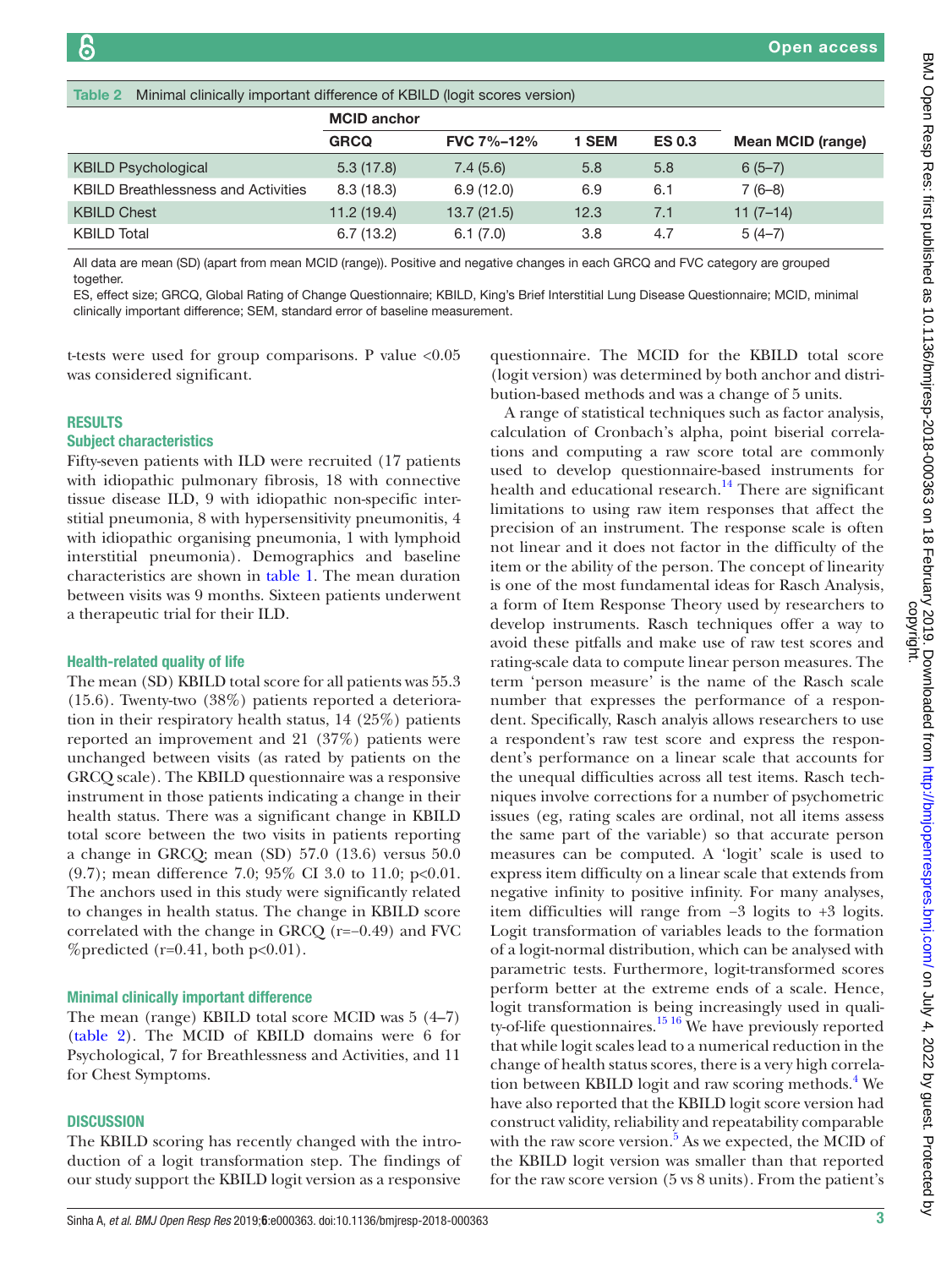န္က

perspective, the magnitude of the perceived change in health status remains the same; the lower MCID score for the logit version simply reflects the introduction of a logit transformation of patients' raw response scores.

MCIDs can be determined using a variety of methods. It is common practice to use multiple methods to improve the accuracy of the estimate. MCIDs can be determined by statistical/distribution methods (for example, SEM and effect sizes). The limitation of these methods is that they do not reflect the patients' perspective of change in their health status. This limitation can be overcome by adding anchor-based methodology. The anchors are patients' assessments and they can be objective or subjective. The advantage of subjective patient reported anchors is that they represent the patients' perspective, whereas the advantage of objective methods is that they are not susceptible to recall bias or unrelated variables such as the patients' mood. We used a range of methods to determine the MCID in our study; however, this can be expanded even further to include more measures in future. The MCID has been investigated for other health status measures in ILD. Swigris *et al*<sup>[11](#page-4-0)</sup> investigated the MCID of the SGRQ and SF-36 using distribution (effect size and 1 SEM) and anchor (FVC, DLCO and dyspnoea) methods. Nolan  $et al^{17}$  $et al^{17}$  $et al^{17}$  investigated MCID of incremental shuttle walk in idiopathic pulmonary fibrosis using distribution (0.5×SD and SEM) and anchor (GRCQ) methods.

There are some limitations to our study. The sample size for our study was small and this may have affected the validity of the MCID. It is possible that the GRCQ anchor may have been affected by recall bias due to the long follow-up period for some patients, that is, the GRCQ may reflect the follow-up KBILD score rather than its change. In order to minimise the effects of this recall bias, we included estimates of MCID using an objective measure, FVC, and also distribution methods, SEM and ES, which are not susceptible to bias. The MCID may vary according to the type of therapeutic intervention studied and the ILD condition. The MCID may also differ between those patients whose condition improved, compared with those who deteriorated. A recent, larger study that investigated the effects of pulmonary rehabilitation in ILD reported KBILD logit total score MCID of 4 units.<sup>18</sup> Our estimate for the KBILD MCID is therefore likely to be conservative. A larger study is required to determine the KBILD MCID, preferably with a standardised intervention, such as that within a clinical trial.

In conclusion, the KBILD is a quick and valid tool to identify health status issues important to patients. The MCID of the logit version of KBILD total score is 5 units. Our findings should facilitate the clinical interpretation of health status measures in ILD.

#### **Author affiliations**

<sup>1</sup> Centre for Human and Applied Physiological Sciences, School of Basic and Medical Biosciences, Faculty of Life Sciences and Medicine, King's College London, London, UK

<sup>2</sup>Department of Respiratory Medicine, King's College Hospital, London, UK <sup>3</sup> Health and Rehabilitation Research Institute, AUT University, Auckland, New Zealand

4 Cicely Saunders Institute of Palliative Care, Policy and Rehabilitation, King's College London, London, UK

<sup>5</sup>Interstitial Lung Disease Unit, Royal Brompton Hospital, London, UK 6 National Heart and Lung Institute, Imperial College London, London, UK

Acknowledgements We would like to thank the staff in the clinics and lung function units at King's College Hospital and Royal Brompton Hospital for their assistance in characterisation of patients.

Contributors Conception and design: ASP, SB. Analysis and interpretation: AS, ASP, SB. Drafting of the manuscript for important intellectual content: AS, SB. Revision of manuscript: AS, ASP, RJS, SB, TMM, EAR, AUW, IJH, SSB.

Funding The authors have not declared a specific grant for this research from any funding agency in the public, commercial or not-for-profit sectors.

Competing interests TMM has, via his institution, received industry-academic funding from GlaxoSmithKline R&D and UCB and has received consultancy or speaker's fees from Apellis, Astra Zeneca, Bayer, Biogen Idec, Boehringer Ingelheim, Galapagos, GlaxoSmithKline R&D, Indalo, Pliant, ProMetic, Roche, Samumed and UCB.

Patient consent for publication Obtained.

Ethics approval This study was approved by London-Surrey Borders research ethics committee (ref: 09/H0806/74).

Provenance and peer review Not commissioned; externally peer reviewed.

Data sharing statement No additional data are available.

Open access This is an open access article distributed in accordance with the Creative Commons Attribution Non Commercial (CC BY-NC 4.0) license, which permits others to distribute, remix, adapt, build upon this work non-commercially, and license their derivative works on different terms, provided the original work is properly cited, appropriate credit is given, any changes made indicated, and the use is non-commercial. See: <http://creativecommons.org/licenses/by-nc/4.0/>.

#### **References**

- <span id="page-3-0"></span>1. Patel AS, Siegert RJ, Brignall K, *et al*. The development and validation of the King's Brief Interstitial Lung Disease (K-BILD) health status questionnaire. *[Thorax](http://dx.doi.org/10.1136/thoraxjnl-2012-201581)* 2012;67:804–10.
- <span id="page-3-1"></span>2. Patel AS, Siegert RJ, Keir GJ, *et al*. The minimal important difference of the King's Brief Interstitial Lung Disease Questionnaire (K-BILD) and forced vital capacity in interstitial lung disease. *[Respir Med](http://dx.doi.org/10.1016/j.rmed.2013.06.009)* 2013;107:1438–43.
- <span id="page-3-2"></span>3. Jaeschke R, Singer J, Guyatt GH. Measurement of health status. ascertaining the minimal clinically important difference. *[Control](http://www.ncbi.nlm.nih.gov/pubmed/2691207)  [Clin Trials](http://www.ncbi.nlm.nih.gov/pubmed/2691207)* 1989;10:407–15.
- <span id="page-3-3"></span>4. Patel AS, Siegert RJ, Bajwah S, *et al*. Rasch analysis and impact factor methods both yield valid and comparable measures of health status in interstitial lung disease. *[J Clin Epidemiol](http://dx.doi.org/10.1016/j.jclinepi.2015.03.021)* 2015;68:1019–27.
- <span id="page-3-4"></span>5. Sinha A, Bajwah S, Gosker H, *et al*. A comparison of two scoring methods for the King's brief interstitial lung disease questionnaire. *Eur Respir J* 2016;46.
- <span id="page-3-5"></span>6. Visca D, Tsipouri V, Mori L, *et al*. Ambulatory oxygen in fibrotic lung disease (AmbOx): study protocol for a randomised controlled trial. *[Trials](http://dx.doi.org/10.1186/s13063-017-1912-9)* 2017;18:201.
- 7. ClinicalTrials.gov [Internet]. Hoffmann-La Roche: National Library of Medicine (US). *Identifier NCT03261037. An international study to characterize the disease behavior of idiopathic pulmonary fibrosis (IPF) and interstitial lung disease (ILD) during the peri-diagnostic period*, 2017.
- 8. ClinicalTrials.gov [Internet]. Boehringer Ingelheim: National Library of Medicine (US). In: *Identifier NCT02999178. A double blind, randomized, placebo-controlled trial evaluating the efficacy and safety of nintedanib over 52 weeks in patients with progressive fibrosing interstitial lung disease PF-ILD*, 2017.
- <span id="page-3-6"></span>9. Guyatt GH EF, Willan A, Griffith LE. Determining a minimal important change in a disease-specific quality of life questionnaire. *J Clin Epidemiol* 1994;47:81e7.
- <span id="page-3-7"></span>10. Revicki DA, Cella D, Hays RD, *et al*. Responsiveness and minimal important differences for patient reported outcomes. *[Health Qual](http://dx.doi.org/10.1186/1477-7525-4-70)  [Life Outcomes](http://dx.doi.org/10.1186/1477-7525-4-70)* 2006;4:70.